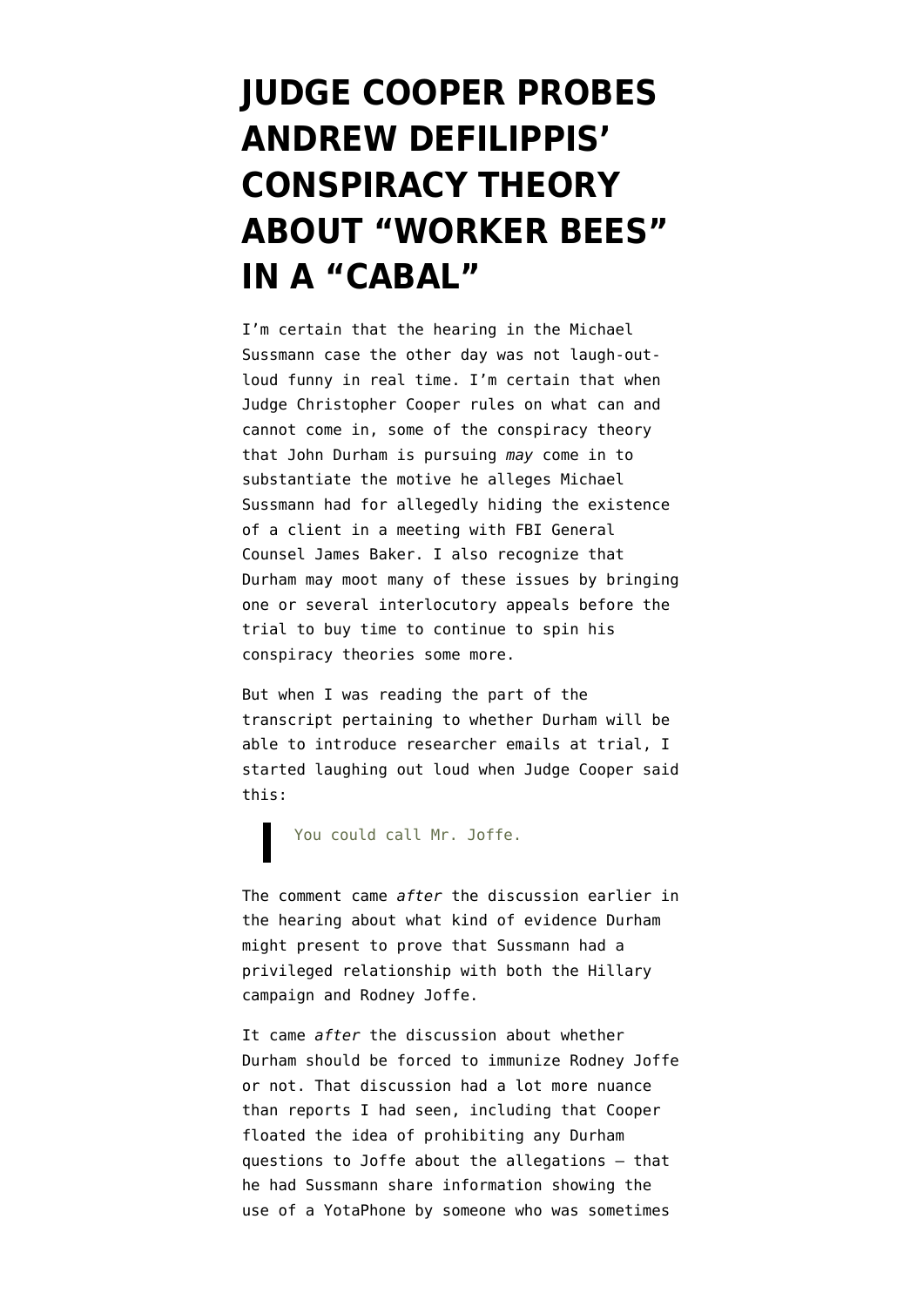[in Donald Trump's presence](https://www.emptywheel.net/2022/04/16/john-durham-continues-to-hide-how-michael-sussmann-helped-kill-the-nyt-story/) — that Durham claims would be the basis of a contract fraud charge against Joffe if the data actually were only available as part of a DARPA contract that didn't already, for very good cybersecurity reasons, encourage the tracking of such things.

> THE COURT: What if the Court were to grant your motion in limine to keep out the information that he provided later to the CIA, and all the YotaPhone stuff is not in the case? Do you believe that Mr. Joffe would — and seeing that that appears to be the basis of the government's position that there is some continuing exposure, do you think Mr. Joffe would see fit to change his position?

And the hearing, and so therefore this discussion on the conspiracy theory, came before Cooper turns to adjudicating Durham's bid to pierce privilege claims, a bid which — [I have](https://www.emptywheel.net/2022/04/26/not-us-at-all-in-his-bid-to-pierce-privilege-john-durham-makes-strong-case-for-immunizing-rodney-joffe/) [already noted](https://www.emptywheel.net/2022/04/26/not-us-at-all-in-his-bid-to-pierce-privilege-john-durham-makes-strong-case-for-immunizing-rodney-joffe/) — makes a solid case that Durham should immunize Joffe rather than Fusion GPS' Laura Seago, whom he plans to call as a witness.

So between the time when Cooper considered ways to make Joffe's testimony available to Sussmann and the time when he turns to Durham's false claim that the only possible way of accessing testimony about communications between Joffe and Seago is by calling Seago, the judge noted that one way of accomplishing what Durham claims to want to accomplish, rather than by introducing hearsay emails, would be to call Joffe.

Cooper made the comment to lay out that, if Durham really wanted to present the mindset researchers had as they attempted to understand a DNS anomaly involving a Trump marketing server and Alfa Bank, he could simply call the researchers directly.

> And these emails, regardless of the words of any particular one, you're offering them to show that the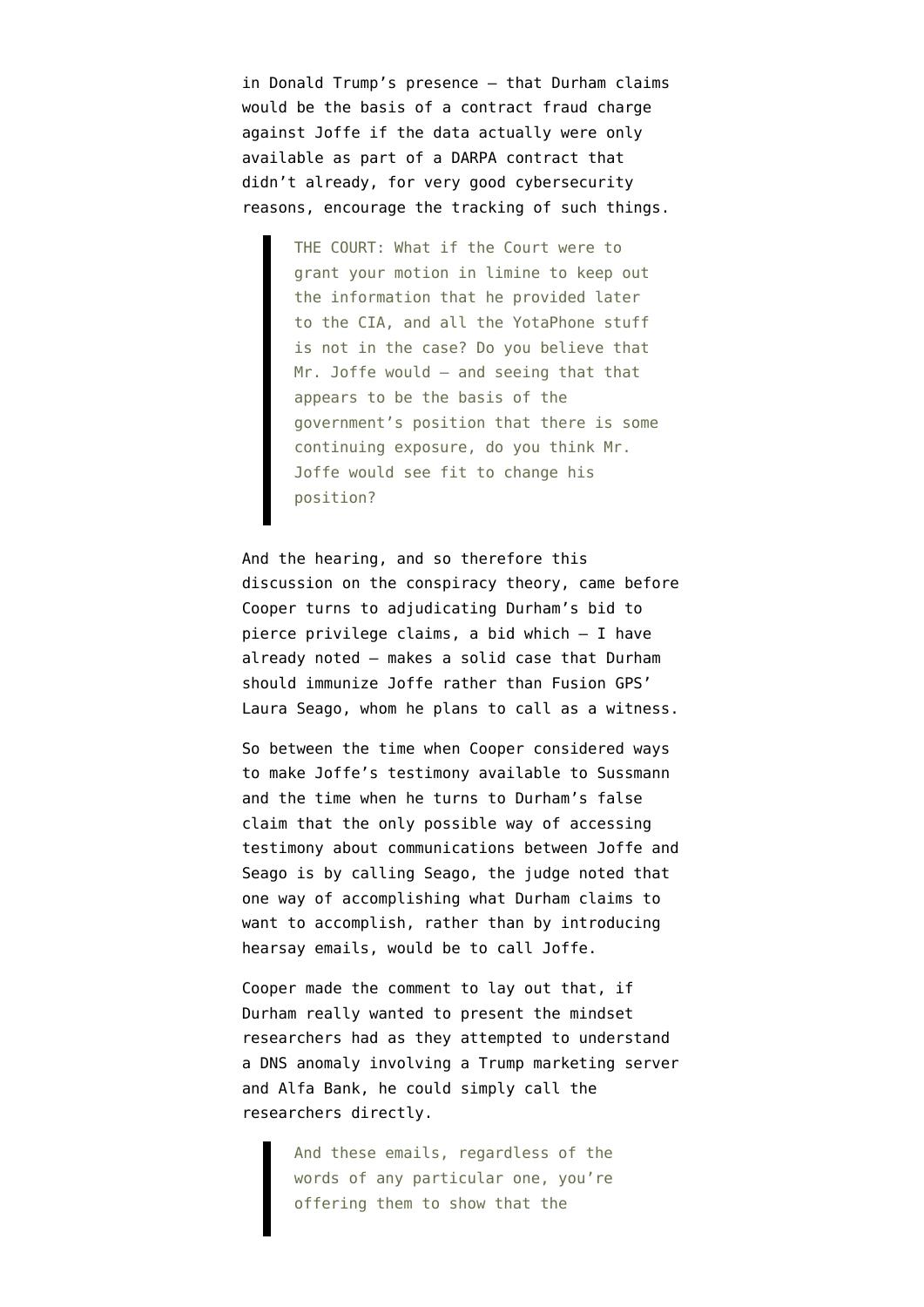researchers had concerns about the data, right? And so you're offering them for the truth of that proposition, that the folks who were in on this common venture had concerns about the data that Mr. Sussmann wanted to keep in the dark and, therefore, did not reveal to Mr. Baker why he was there. And so, the truth of the emails is that we have concerns.

Now, you know, if that's a — if that's an acceptable basis — if that's relevant, right, you could certainly call those researchers. You could call Mr. Joffe. They could testify about how — you know, what was going on in, you know, those few weeks in August or whenever.

So, A, you know, why do you need the emails? [my emphasis]

In response to that, Andrew DeFilippis tried to spin that the government wasn't trying to introduce the emails for the truth, but to show the existence of what he claims amounts to a conspiracy. In doing so, DeFilippis described that the emails were critical to tie Joffe to the effort to collect the data.

> All we're saying is that the existence of that written record itself might have provided a motive for Mr. Joffe or Mr. Sussmann to tell the lie that we allege he did. Now, that is the government's secondary argument. The principal argument we're making, Your Honor, is that these emails show a back-and-forth that tie Mr. Joffe to the data that went into the FBI, that tie Mr. Joffe to the white papers that went into the FBI, and tie Mr. Joffe to the entire effort which, absent that —

THE COURT: Mr. Joffe or Mr. Sussmann?

MR. DeFILIPPIS: First Mr. Joffe. And the reason why that's important, Your Honor,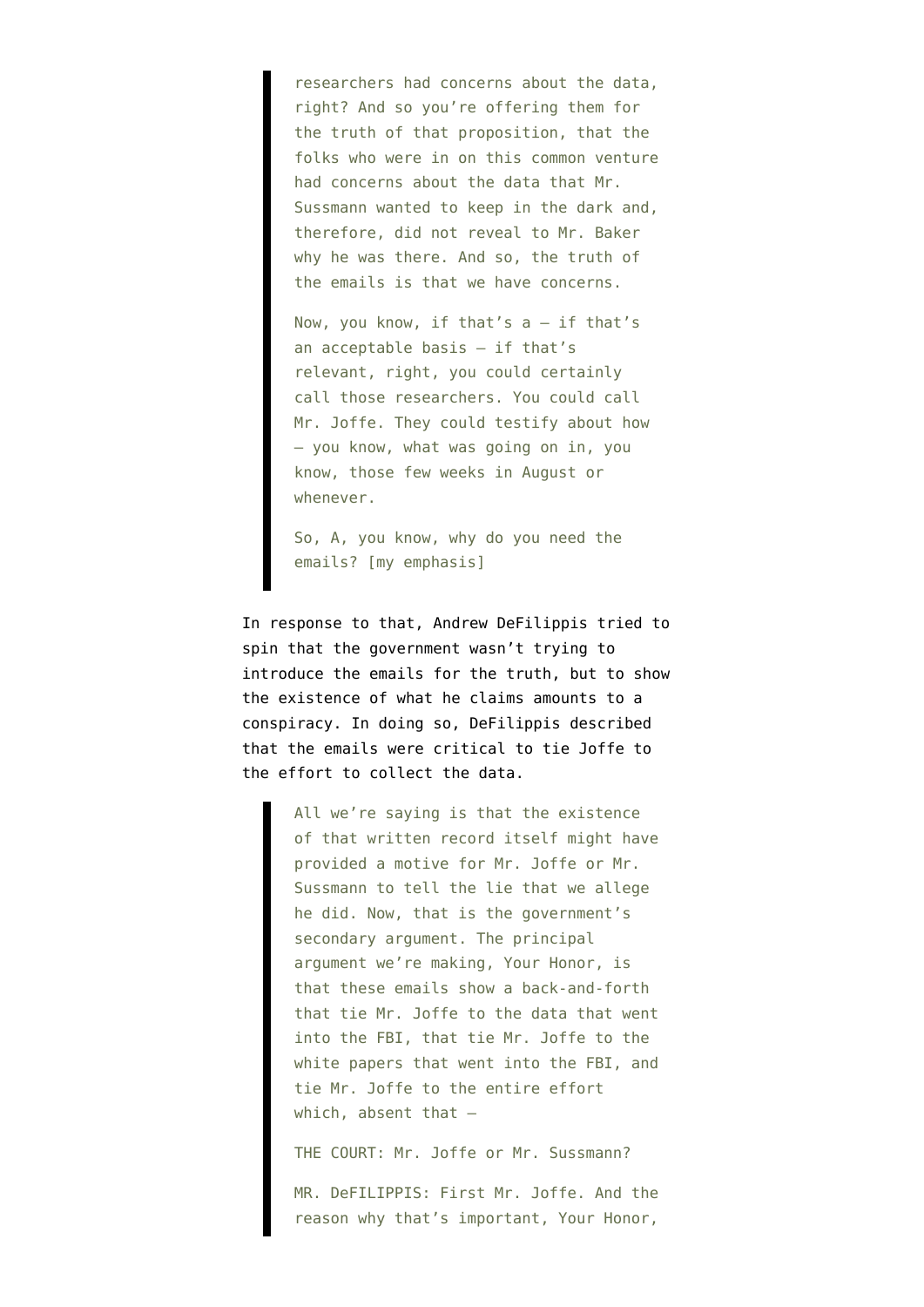is, again, because the defendant is alleged to have lied about whether, among other things, he had a relationship with Mr. Joffe, an attorney- client relationship. [my emphasis]

Cooper's response — Mr. Joffe or Mr. Sussmann nodded to the fact that Sussmann's state of mind, not Joffe's, is what's on trial. Though shortly thereafter, he noted that the charged lie wasn't even an attempt to hide Joffe personally.

> THE COURT: Well, let's just — you know, words matter, and let's just be clear. He wasn't asked "Are you here on behalf of Mr. Joffe?" and said no. He didn't say "I'm not here on behalf of Mr. Joffe."

He said generally, allegedly, he's not here on behalf of a client, so at this point I'm not sure how relevant Mr. Joffe actually is at the time of the statement.

Indeed, much later, Sussmann's lawyer noted that there's no contest Sussmann told Baker he had gotten the allegations from cybersecurity experts.

> What do we know is undisputed? That Mr. Baker will testify that Mr. Sussmann said the information was from cyber experts, okay? Not whether it was a client or not, but it was from cyber experts.

Cooper's discussion of Durham's conspiracy theory continued through DeFilippis' effort to acknowledge that he's not alleging collecting political dirt is illegal — though it may be "improper" — and then admitting this is not a "standard drug case."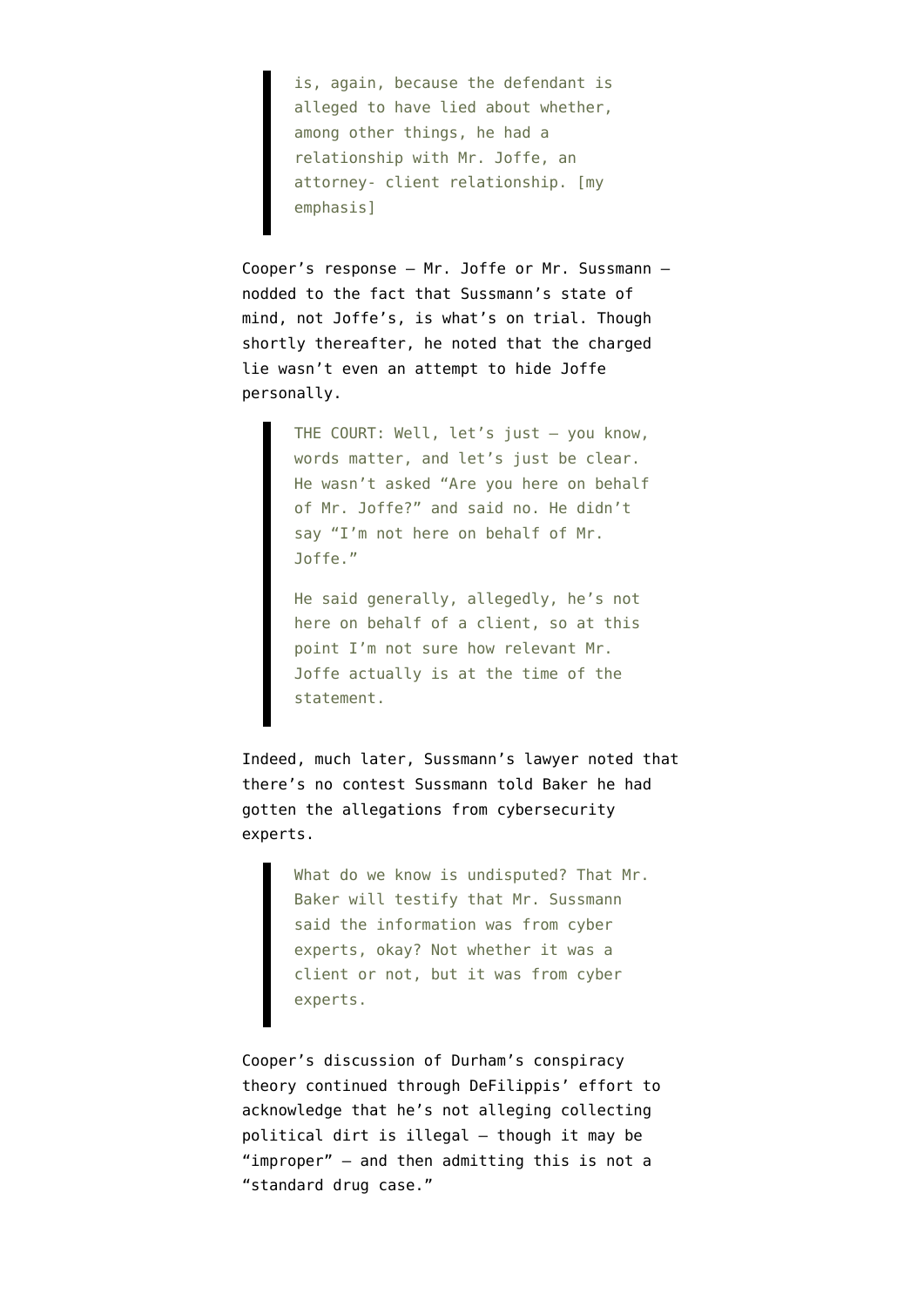I have not seen one case where the charge is not conspiracy and the alleged conspiracy in which the statements are being made in furtherance of it is not criminal or improper in any way. Would this be the first time?

MR. DeFILIPPIS: Your Honor, I think — so we would not expressly allege to the jury that it was criminal. There are aspects of it that may be improper.

## [snip]

And I think, Your Honor, that most that this hasn't come up often should not cause the Court to hesitate just because these facts are a bit different than your standard drug case or, you know, your standard criminal case.

And it continued to DeFilippis' effort to describe why people whose actions preceded the alleged formation of a conspiracy and other people who expressed reservations about joining into this alleged conspiracy would be included in what Cooper dubbed "a cabal."

> THE COURT: Okay. So who was part of this joint venture, in your view?

> MR. DeFILIPPIS: So, Your Honor, it would be three principal categories of people. We have the researchers and company personnel who supported Mr. Joffe once they were tasked by Mr. Joffe.

THE COURT: Okay, but they were just tasked. You've made the point yourself that some of them, you know, had concerns. Some of them had issues with the data. Some had concerns that what they were doing was proper or not until they were satisfied that it was.

MR. DeFILIPPIS: That's true, Your Honor,  $but -$ 

THE COURT: How are they members of this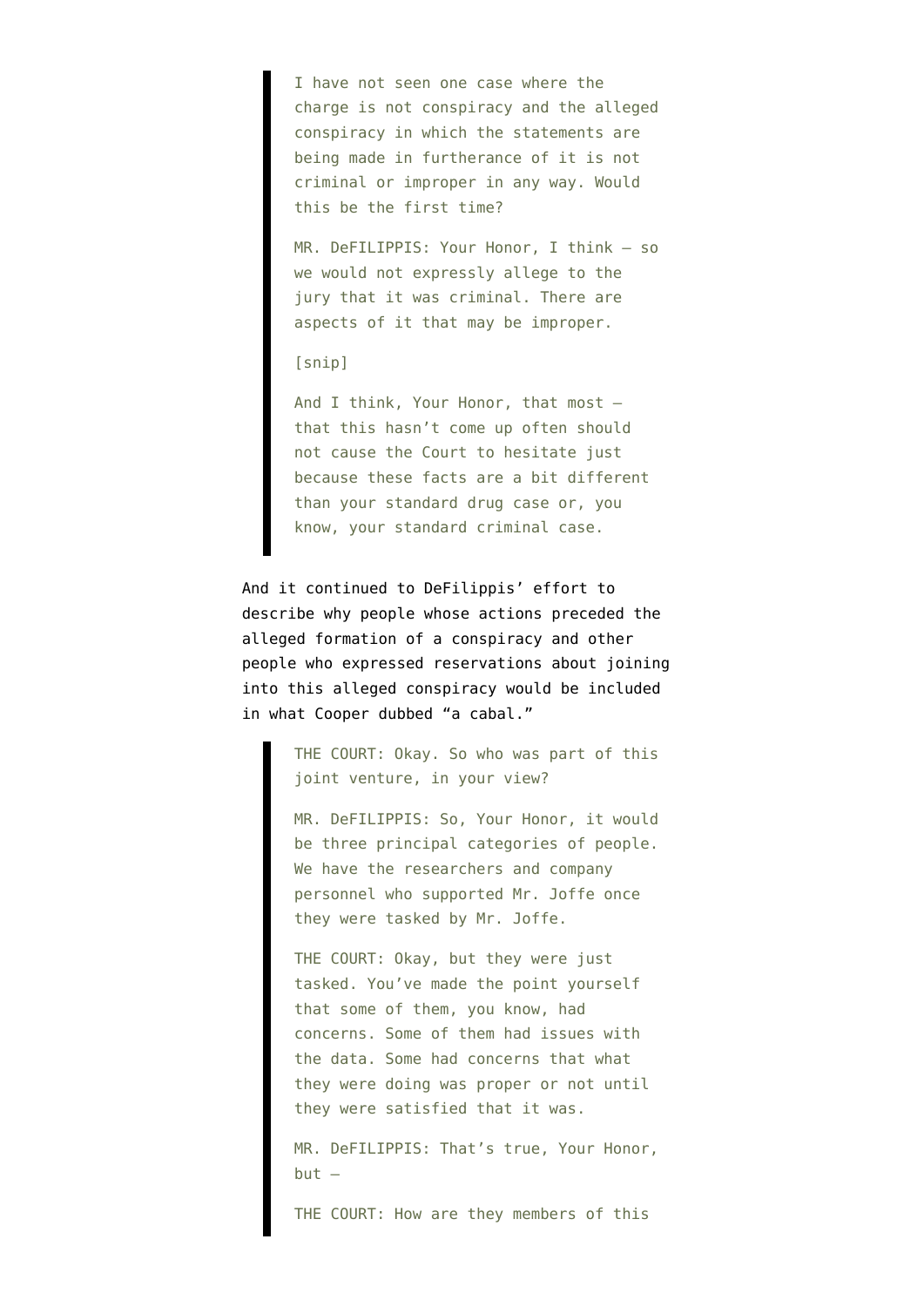cabal?

[snip]

MR. DeFILIPPIS: — just to distill it down as to each category of people. The thrust of this joint venture was that there was a decision and an effort to gather derogatory Internet-based data about a presidential candidate — about a presidential candidate among these folks. There were the researchers who began doing that, it seems, before Perkins Coie became fully involved, and there are emails we will offer that show that data was being pulled in late July and August. So the researchers were the engine of this joint venture in the sense that they were doing the work, and they were doing — and the emails make clear they were doing it for the express purpose of finding derogatory information in Internet data. So that's one category. [my emphasis]

I mean, even ignoring [the fact that the record](https://www.emptywheel.net/2022/04/06/tunnel-vision-durham-treats-citizens-research-into-real-paul-manafort-crimes-like-a-criminal-conspiracy/) [shows](https://www.emptywheel.net/2022/04/06/tunnel-vision-durham-treats-citizens-research-into-real-paul-manafort-crimes-like-a-criminal-conspiracy/) these researchers were not, in fact, analyzing data for "the express purpose of finding derogatory information in Internet data" — indeed, if one actually cares about national security, their actions might be better understood as an effort to protect Donald Trump from his dishonest campaign manager with a history of laundering money from Putin-linked oligarchs through Cyprus — DeFilippis admitted right here that the research into the data *preceded* the moment when DeFilippis wants to make it criminal (but not criminal in "your standard drug case" sense).

But Durham's frothy lead prosecutor wants to treat cybersecurity research as — in Cooper's word! — a cabal.

DeFilippis then went on to call some of the top cybersecurity researchers in the US, who found and started trying to understand an anomaly on